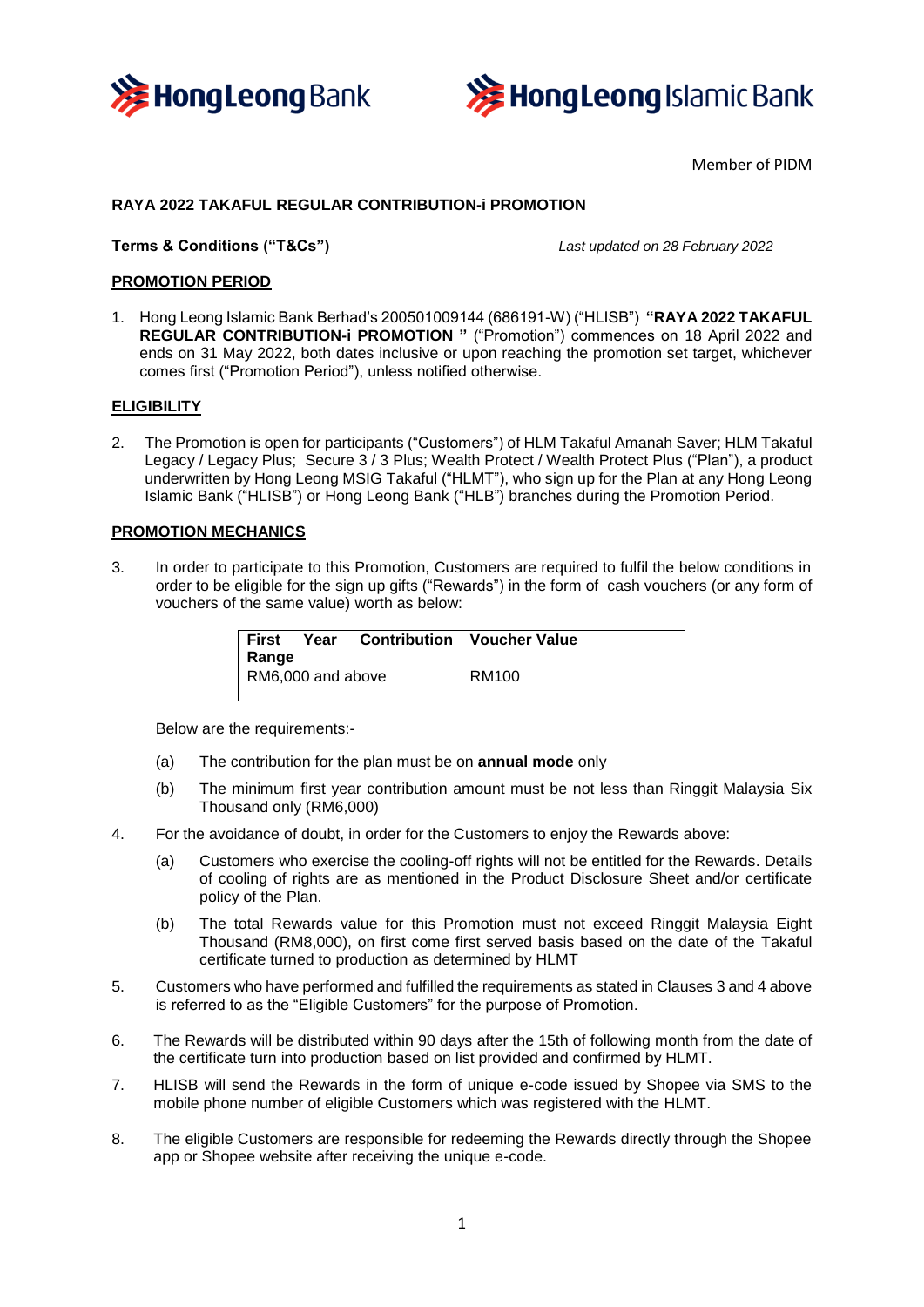



Member of PIDM

- 9. Vouchers that are unused or unredeemed after the expiry period will lapse and will not be replaced.
- 10. The usage of the Rewards is subject to the Shopee User Terms and Conditions, and the Customers are responsible to read and understand the Shopee security and privacy policies and terms and conditions.
- 11. HLISB will not be held liable in the event the Rewards fulfilment are not completed due to incorrect or outdated mobile phone number provided by eligible Customers.
- 12. Eligible Customers must personally bear all applicable taxes, government fees or any other charges that may be levied against them under applicable laws, if any, in relation to their participation in the Promotion.

## **GENERAL**

- 13. By participating in the Promotion, the Customers agree:
	- (a) to be bound by the T&Cs herein;
	- (b) that HLISB's decision on all matters relating to the Promotion must be final, conclusive and binding on all Customers.
- 14. HLISB reserves the right:
	- (a) to forfeit the Promotion in the circumstance where there is reversal of Eligible Customer or termination of the Promotion Period at all times or non-compliance to the Terms and Conditions herein;
	- (b) to add, delete, suspend or vary the T&Cs contained herein, either wholly or in part at HLISB's discretion by way of posting on HLISB's website, or in any manner deemed suitable by HLISB at any time with prior notice;
	- (c) to disqualify any Customers for non-compliance to the Terms and Conditions as HLISB discretion deemed fit with prior notice to participate in the Promotion.
- 15. The T&Cs herein and the General Terms and Conditions of Accounts must be read as an entire agreement. In the event of any discrepancy, the specific T&Cs herein is prevail to the extent of such discrepancy.
- 16. The T&Cs is governed by and construed in accordance with the laws of Malaysia and the Customers agree to submit to the exclusive jurisdiction of the Courts of Malaysia.
- 17. Words denoting one gender include all other genders and words denoting the singular include the plural and vice versa.

#### **TAKAFUL DISCLAIMER**

This document is not intended to be an invitation or offer for participation of Takaful nor does it amount to solicitation by HLISB for subscription of Takaful by anyone. Customers are advised to read and understand the contents of the product brochure/policy contract before signing up.